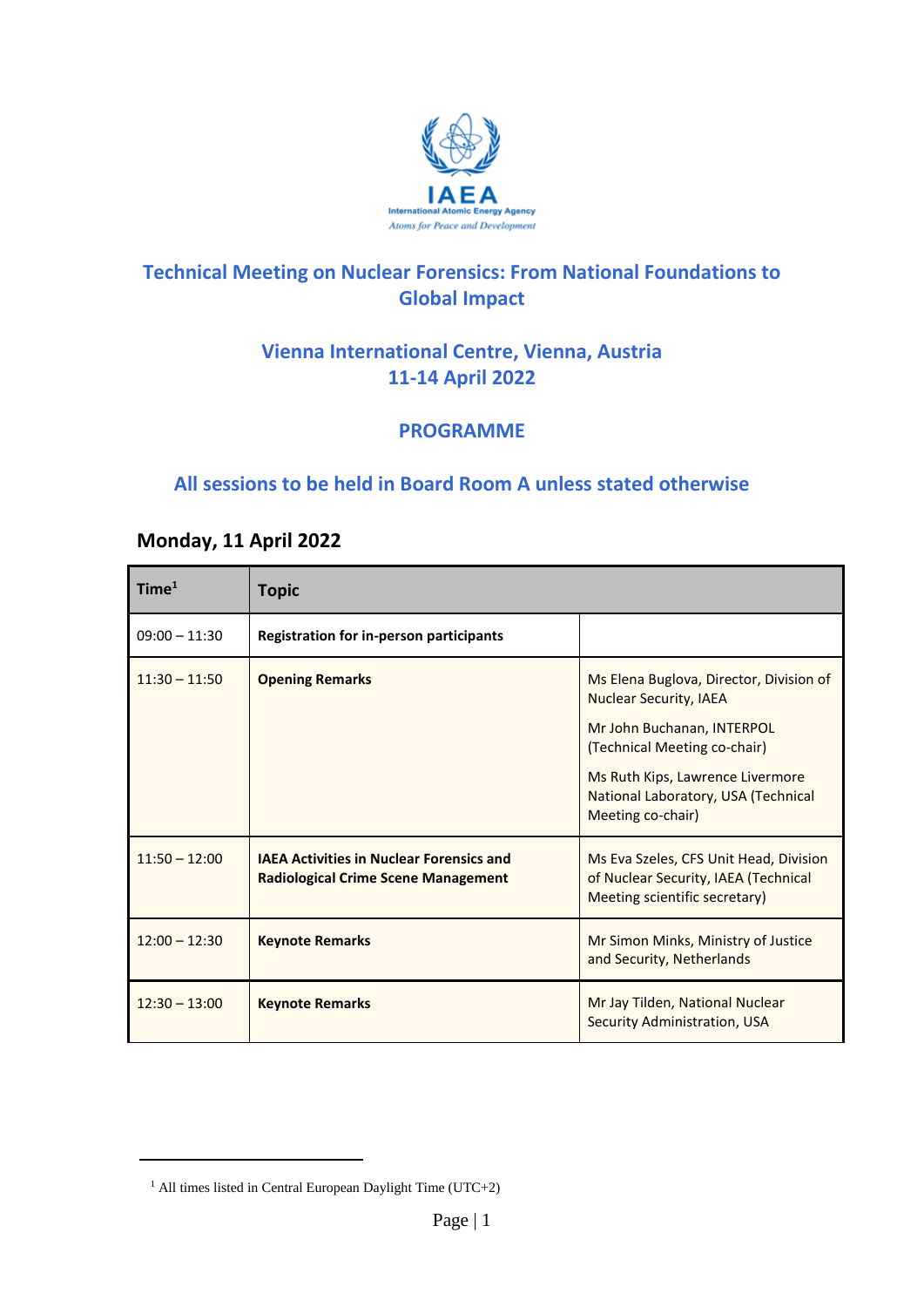| $13:00 - 13:30$ | Panel Discussion #1 - Legal Framework and the<br>CPPNM/A                                                                                                                                         | Mr Jonathan Herbach, Office of Legal<br>Affairs, IAEA<br>Ms Anita Nilsson, Sweden<br>Ms Maia Silagadze, Chancellery<br>Department, Georgia<br>Mr Frank Wong, Lawrence Livermore<br>National Laboratory, USA<br>Mr Kevin O'Prey (moderator)                                                                                                                          |
|-----------------|--------------------------------------------------------------------------------------------------------------------------------------------------------------------------------------------------|---------------------------------------------------------------------------------------------------------------------------------------------------------------------------------------------------------------------------------------------------------------------------------------------------------------------------------------------------------------------|
| $13:30 - 14:00$ | <b>Break</b>                                                                                                                                                                                     |                                                                                                                                                                                                                                                                                                                                                                     |
| $14:00 - 14:30$ | Case Study #1 - Joint Effort to Respond to a<br><b>Case of Sealed Co-60 Sources Found Outside of</b><br><b>Regulatory Control</b>                                                                | Mr Jens-Tarek Eisheh, Federal Office<br>for Radiation Protection, Germany<br>Mr Jose Garcia Sainz, Division of<br><b>Nuclear Security, IAEA</b><br>Mr Kilian Smith, Incident and<br><b>Emergency Centre, IAEA</b><br>Mr Saiyadi Imam Sulaiman, Nigerian<br>Nuclear Regulatory Authority, Nigeria<br>Mr Ed van Zalen, Netherlands Forensic<br>Institute, Netherlands |
|                 |                                                                                                                                                                                                  |                                                                                                                                                                                                                                                                                                                                                                     |
|                 | Oral Session #1 - Legal Framework and the<br>CPPNM/A                                                                                                                                             | Mr Vitaly Fedchenko, Stockholm<br>International Peace Research Institute,<br>Sweden (session chair)                                                                                                                                                                                                                                                                 |
| $14:30 - 14:42$ | Use of Nuclear Forensics Capacities to Support<br>National Enforcement of and Demonstrate<br>Compliance with International Nuclear Counter-<br>Terrorism Legal Instruments                       | Mr Jerry Davydov, Los Alamos National<br>Laboratory, USA                                                                                                                                                                                                                                                                                                            |
| $14:42 - 14:54$ | The Australian Nuclear Science and Technology<br>Organization (ANSTO) and the Philippine Nuclear<br>Research Institute (PNRI) Collaboration on<br><b>Nuclear Forensics and Border Protection</b> | Ms Vallerie Ann Samson, Philippine<br>Nuclear Research Institute, Philippines                                                                                                                                                                                                                                                                                       |
| $14:54 - 15:06$ | Overview of criminal legislation and nuclear<br>forensics capabilities in Western Balkan countries                                                                                               | Ms Jovana Nikolov, University of Novi<br>Sad, Serbia                                                                                                                                                                                                                                                                                                                |
| $15:06 - 15:18$ | Challenges in establishing and maintaining a<br>national nuclear forensics support framework<br>and importance of international cooperation                                                      | Mr Ababacar Sadikhe Ndao, Institut de<br>Technologie nucléaire appliquée<br>(ITNA), Université Cheikh Anta Diop,<br>Dakar, Senegal                                                                                                                                                                                                                                  |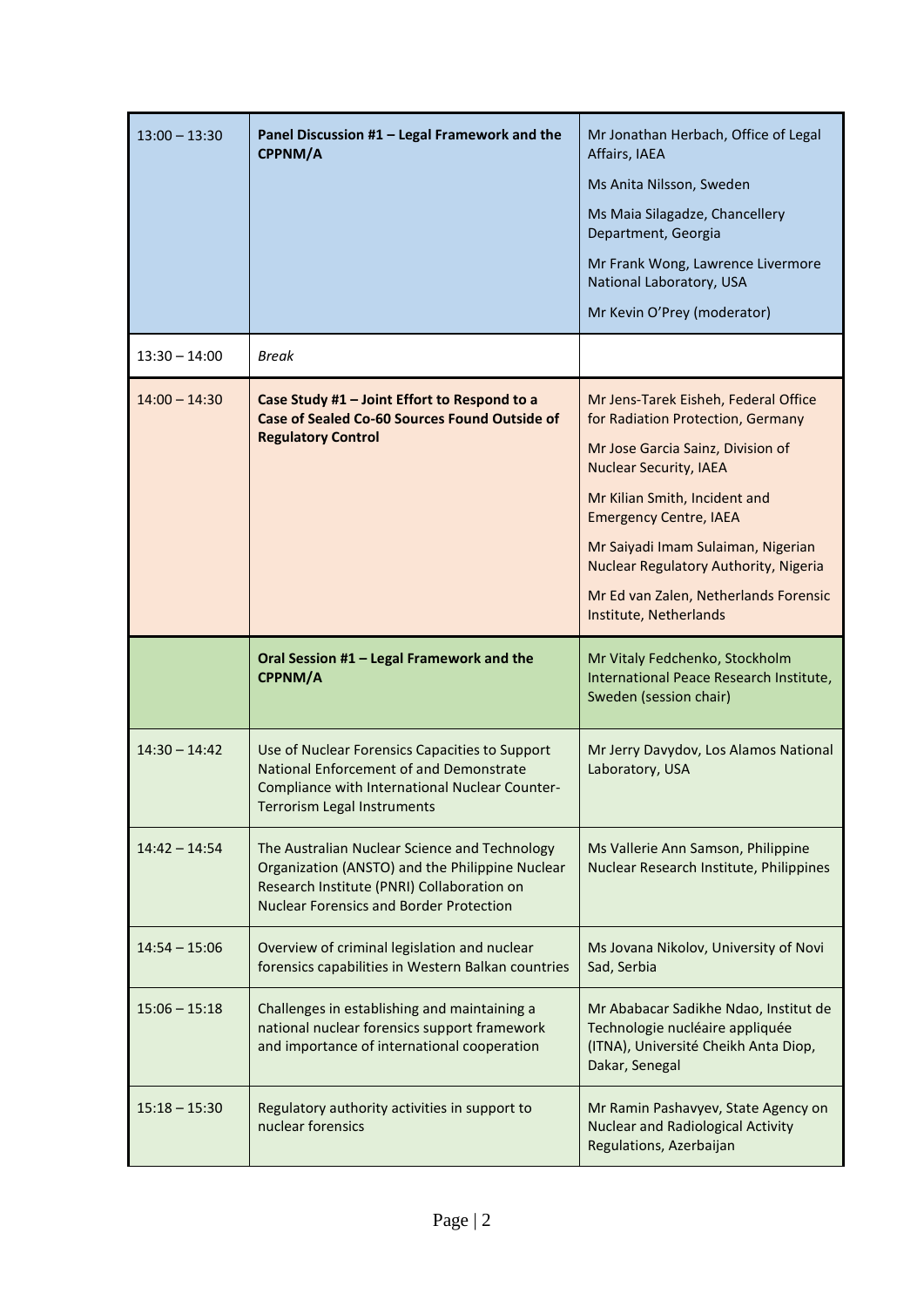| $15:30 - 15:45$ | <b>Nuclear Security Response Framework</b>                                                                                                                                                                                                              | Mr Nigel Tottie, Division of Nuclear<br>Security, IAEA                                              |
|-----------------|---------------------------------------------------------------------------------------------------------------------------------------------------------------------------------------------------------------------------------------------------------|-----------------------------------------------------------------------------------------------------|
| $15:45 - 16:00$ | <b>Question and Answer Session</b>                                                                                                                                                                                                                      | Mr Vitaly Fedchenko, Stockholm<br>International Peace Research Institute,<br>Sweden (session chair) |
|                 | <b>Poster Session #1</b>                                                                                                                                                                                                                                | Mr Gary Eppich, International Atomic<br>Energy Agency (session chair)                               |
| $16:00 - 16:30$ | Iterative method combined with HRGS for<br>physical characterization of uranium materials in<br>the frame of nuclear forensics investigations                                                                                                           | Mr Dmytro Kutniy, NSC Kharkov<br>Institute of Physics and Technology,<br>Ukraine                    |
| $16:00 - 16:30$ | Evaluation of different software codes for the<br>analysis of gamma spectra for the potential use<br>in nuclear forensics                                                                                                                               | Ms Jovana Nikolov, University of Novi<br>Sad, Serbia                                                |
| $16:00 - 16:30$ | Characterization of uranium bearing material<br>using HPGe gamma detector for nuclear forensics<br>purposes                                                                                                                                             | Ms Naomi Dikeledi Mokhine, North-<br>West University, South Africa                                  |
| $16:00 - 16:30$ | Investigation of sealed Cm-244 sources from<br>nuclear forensics aspect using non-destructive<br>methods                                                                                                                                                | Mr Krisztian Soos, Centre for Energy<br>Research, Hungary                                           |
|                 |                                                                                                                                                                                                                                                         |                                                                                                     |
|                 | Oral Session #2 - Capability Development and<br><b>Sustainability</b>                                                                                                                                                                                   | Mr Peter Völgyesi, Centre for Energy<br>Research, Hungary (session chair)                           |
| $16:30 - 16:42$ | Building and Maintaining an Enduring Nuclear<br>Forensics Capability - UK Case Study                                                                                                                                                                    | Ms Karen Kennedy, Atomic Weapons<br>Establishment, United Kingdom                                   |
| $16:42 - 16:54$ | Using a National Nuclear Forensics Library to<br>Address Gaps within a Nuclear Security<br>Infrastructure                                                                                                                                               | Mr Jerry Davydov, Los Alamos National<br>Laboratory, USA                                            |
| $16:54 - 17:06$ | <b>Current Status and Future Prospects on Nuclear</b><br><b>Forensics Capability Building and Technology</b><br>Development by the Integrated Support Center<br>for Nuclear Non-proliferation and Nuclear<br>Security at the Japan Atomic Energy Agency | Mr Yoshiki Kimura, Japan Atomic<br>Energy Agency, Japan                                             |
| $17:06 - 17:18$ | Nuclear Forensics Expert Pipeline Sustainability<br>as a Key Component of Nuclear Security                                                                                                                                                              | Mr Adam Stratz, National Nuclear<br>Security Administration, USA                                    |
| $17:18 - 17:30$ | The IAEA Residential Assignment Programme                                                                                                                                                                                                               | Mr Gary Eppich, Division of Nuclear<br>Security, IAEA                                               |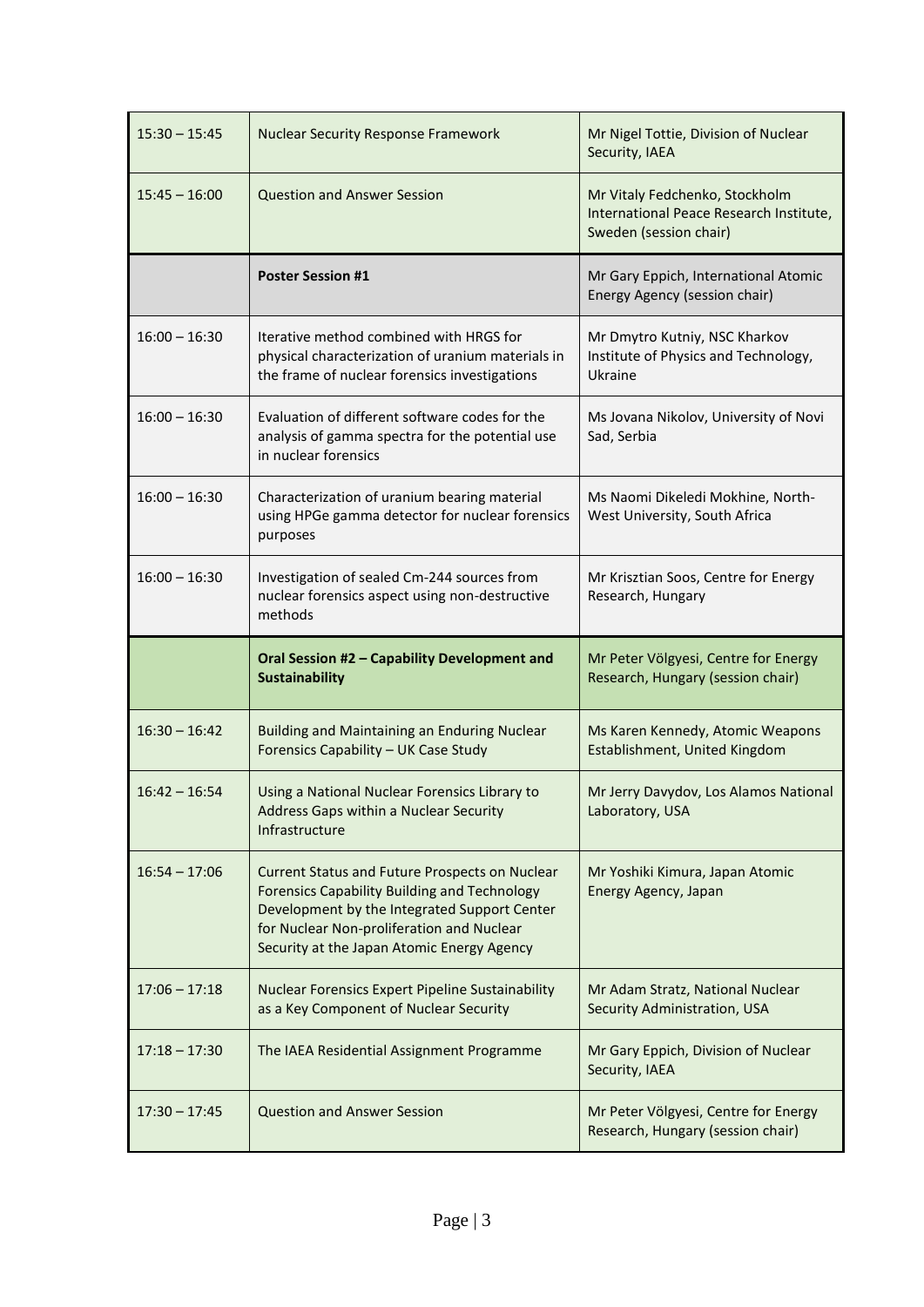| $17:45 - 18:15$ | Panel Discussion #2 – Nuclear Forensics During<br>the COVID-19 Pandemic | Ms Puck Brandhoff, National Institute<br>for Public Health and the Environment,<br><b>Netherlands</b> |
|-----------------|-------------------------------------------------------------------------|-------------------------------------------------------------------------------------------------------|
|                 |                                                                         | Ms Ruth Kips, Lawrence Livermore<br>National Laboratory, USA                                          |
|                 |                                                                         | Ms Jovana Nikolov, University of Novi<br>Sad, Serbia                                                  |
|                 |                                                                         | Mr David Smith, Lawrence Livermore<br>National Laboratory, USA                                        |
|                 |                                                                         | Ms Erica Wolf, National Nuclear<br>Security Administration, USA                                       |
|                 |                                                                         | Mr Jeremy Edwards, National Nuclear<br>Laboratory, United Kingdom<br>(moderator)                      |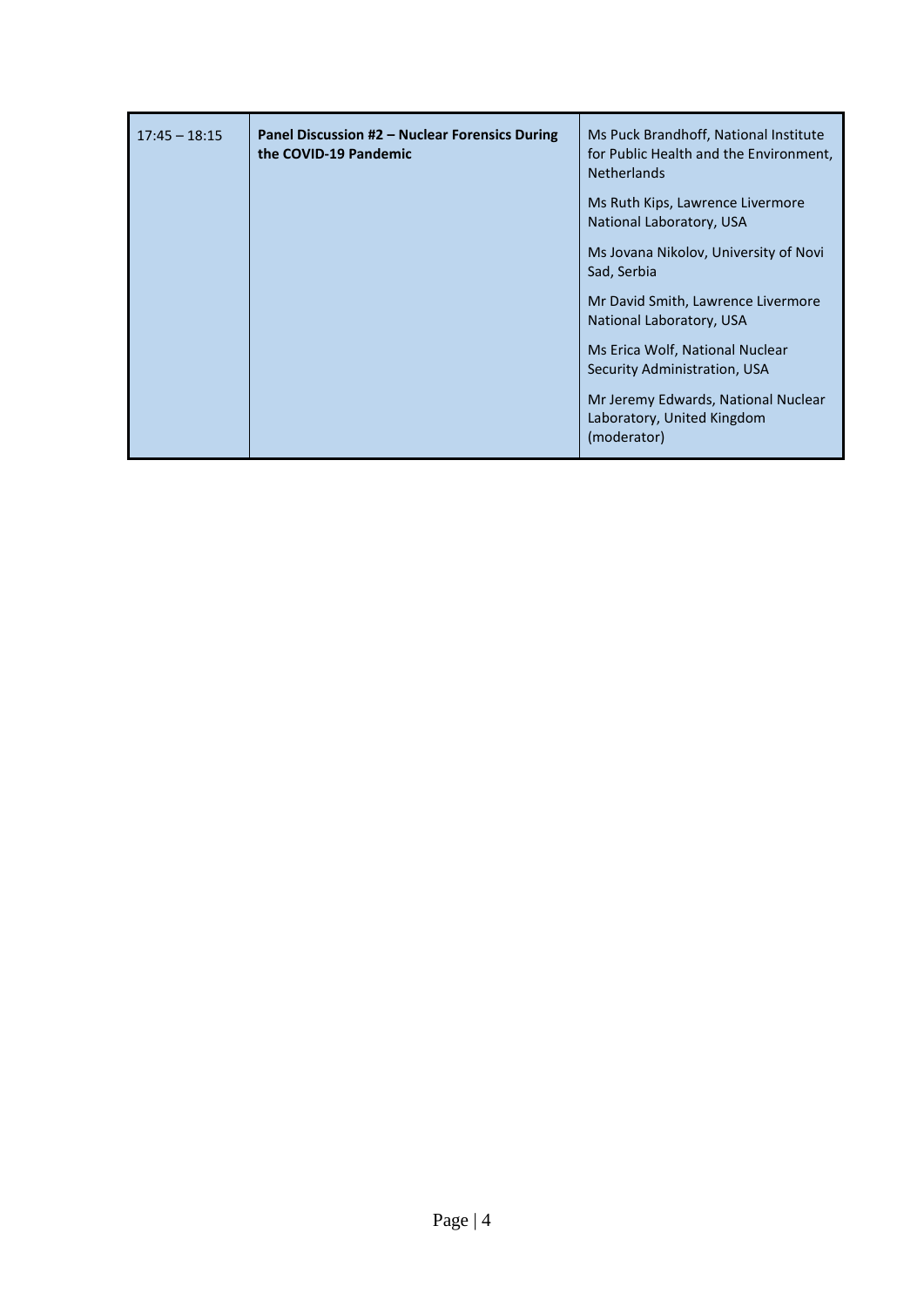## **Tuesday, 12 April 2022**

| <b>Time</b>     | <b>Topic</b>                                                                                                                                                                                                   |                                                                                                                                                                     |
|-----------------|----------------------------------------------------------------------------------------------------------------------------------------------------------------------------------------------------------------|---------------------------------------------------------------------------------------------------------------------------------------------------------------------|
| $11:30 - 12:00$ | <b>Keynote Remarks</b>                                                                                                                                                                                         | Ms Maria Betti, Director, European<br><b>Commission, Joint Research Centre</b>                                                                                      |
| $12:00 - 12:30$ | Panel Discussion on Nuclear Forensics within a<br><b>Nuclear Security Framework</b>                                                                                                                            | Ms Tegan Bull, Australian Nuclear<br>Science and Technology Organization,<br>Australia<br>Mr Michael Curry, Department of<br>State, USA<br>Ms Anita Nilsson, Sweden |
|                 |                                                                                                                                                                                                                | Mr Kevin O'Prey (moderator)                                                                                                                                         |
| $12:30 - 13:30$ | <b>Interactive Video-Based Activity</b>                                                                                                                                                                        | Mr Frank Wong, Lawrence Livermore<br>National Laboratory, USA (facilitator)                                                                                         |
| $13:30 - 14:00$ | <b>Break</b>                                                                                                                                                                                                   |                                                                                                                                                                     |
|                 | Oral Session #3 - Radiological Crime Scene<br><b>Management</b>                                                                                                                                                | Mr John Simm, Metropolitan Police<br>Service, United Kingdom (session<br>chair)                                                                                     |
| $14:00 - 14:12$ | Radiological Crime Scene Management Training<br>provided at the European Nuclear Security<br>Training Centre (EUSECTRA): hybrid remote-<br>hands-on training to efficiently complement in-<br>person trainings | Mr Jean Galy, European Commission,<br>Joint Research Centre, Karlsruhe                                                                                              |
| $14:12 - 14:24$ | Hungarian Procedure for Radiological Crime<br><b>Scene Management</b>                                                                                                                                          | Mr Csaba Tobi, Centre for Energy<br>Research, Hungary, and Ms Izabella<br>Kakuja, Hungarian Police, Hungary                                                         |
| $14:24 - 14:36$ | Radiation Protection Concerns for Radiological<br><b>Crime Scene Management</b>                                                                                                                                | Mr Elder Magalhaes de Souza,<br>Instituto de Radioproteção e<br>Dosimetria IRD-CNEN, Brazil                                                                         |
| $14:36 - 14:48$ | Nuclear forensic science support to a nuclear<br>security event                                                                                                                                                | Mr John Simm, Metropolitan Police<br>Service, United Kingdom                                                                                                        |
| $14:48 - 15:00$ | Advancement in Australian CBRN training<br>facilities giving frontline responders a realistic<br>awareness of working in the 'hot zone'                                                                        | Mr Jack Goralewski, Australian Nuclear<br>Science and Technology Organization,<br>Australia                                                                         |
| $15:00 - 15:15$ | Sustaining the US Conventional Forensic<br><b>Examination on RN Contaminated Evidence</b><br>Capability                                                                                                        | Mr James Blankenship, FBI Laboratory,<br><b>USA</b>                                                                                                                 |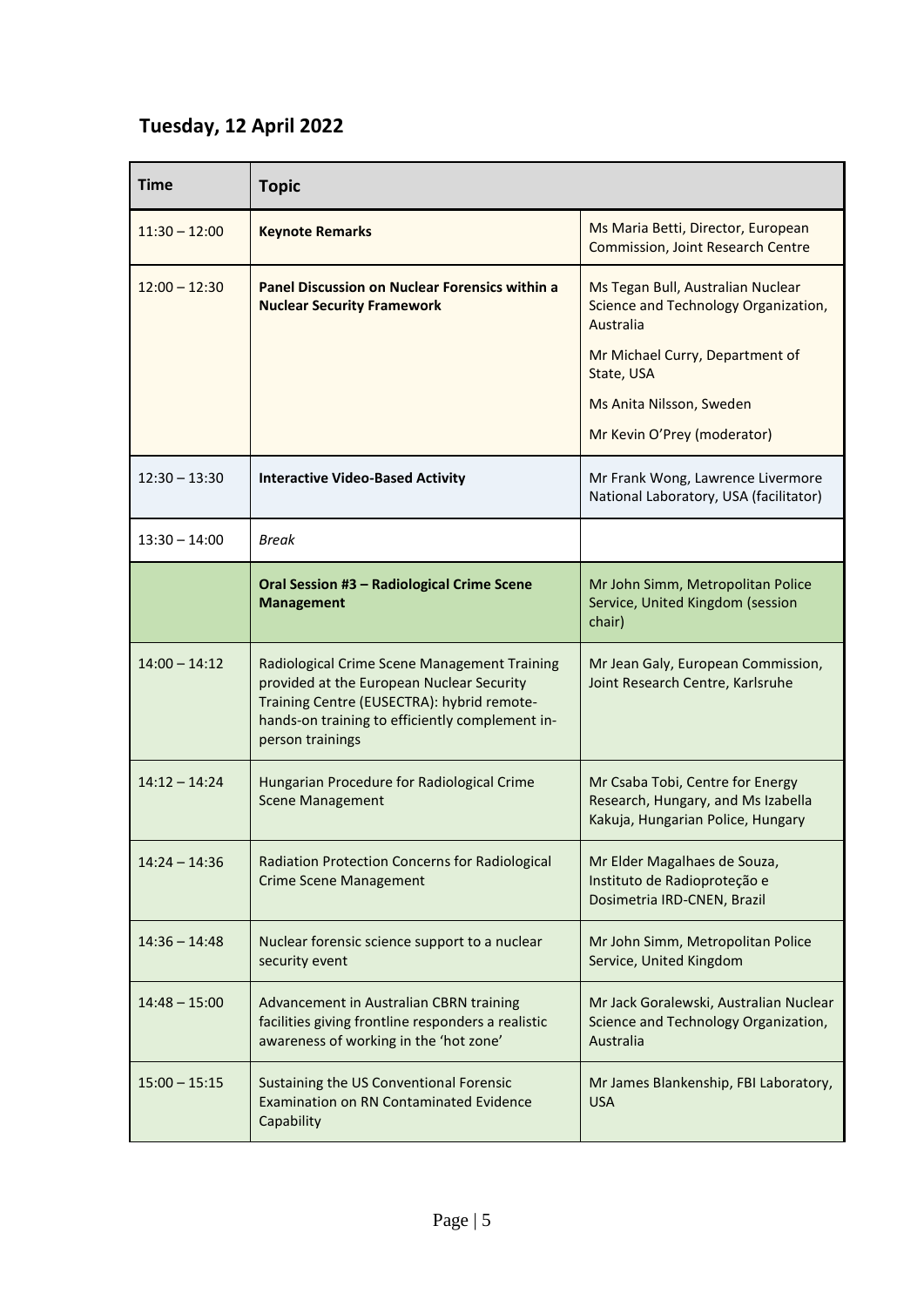| $15:15 - 15:30$ | <b>Question and Answer Session</b>                                                                                                                         | Mr John Simm, Metropolitan Police,<br>United Kingdom (session chair)                                                                                         |
|-----------------|------------------------------------------------------------------------------------------------------------------------------------------------------------|--------------------------------------------------------------------------------------------------------------------------------------------------------------|
| $15:30 - 16:00$ | Panel Discussion #3 - From Crime Scene to<br>Courtroom                                                                                                     | Ms Puck Brandhoff, National Institute<br>for Public Health and the Environment,<br>Netherlands                                                               |
|                 |                                                                                                                                                            | Ms Melanie Fraser, Australian Federal<br>Police, Australia                                                                                                   |
|                 |                                                                                                                                                            | Mr Elder Magalhaes de Souza, Institute<br>of Radiation Protection and Dosimetry,<br>IRD-CNEN, Brazil                                                         |
|                 |                                                                                                                                                            | Ms Maia Silagadze, Chancellery<br>Department, Georgia                                                                                                        |
|                 |                                                                                                                                                            | Mr John Buchanan, INTERPOL<br>(moderator)                                                                                                                    |
|                 | <b>Poster Session #2</b>                                                                                                                                   | Ms Eva Szeles, CFS Unit Head, Division<br>of Nuclear Security, IAEA (session<br>chair)                                                                       |
| $16:00 - 16:30$ | Investigation of the lanthanides pattern for<br>uranium attribution in nuclear forensics<br>environment                                                    | Mr Tebogo Kupi, North-West<br>University, South Africa                                                                                                       |
| $16:00 - 16:30$ | Preparation and validation of Pu age dating<br>materials for nuclear forensics                                                                             | Mr Zsolt Varga, European Commission,<br>Joint Research Centre, Karlsruhe                                                                                     |
| $16:00 - 16:30$ | Nuclear Forensic Characterization of Uranium<br>Ore Concentrates by Fourier-transformation<br><b>Infrared Spectroscopy</b>                                 | Mr Csaba Tobi, Hevesy Gyorgy Phd<br>School of Chemistry, Faculty of<br>Science, Eotvos Lorand University,<br>Hungary                                         |
| $16:00 - 16:30$ | Nuclear Smuggling Detection and Deterrence<br>Radiochronometry: Past, Present, and Future -<br>Review of Radiochronometry Collaborations and<br>Challenges | Ms Theresa Kayzar-Boggs, Los Alamos<br>National Laboratory, USA                                                                                              |
| $16:30 - 17:30$ | Demonstration #1 - Nuclear Security Response                                                                                                               | Republic of Austria Federal Ministry of<br>Interior Special Intervention Unit<br><b>COBRA</b>                                                                |
|                 |                                                                                                                                                            | Directorate for Special Units<br>Department 3                                                                                                                |
| $17:30 - 18:00$ | Case Study #2 - "Operation Vegas"; a Case<br><b>Study on the Trafficking of Radioactive Material</b>                                                       | Republic of Austria Federal Ministry of<br><b>Interior Special Intervention Unit</b><br><b>COBRA</b><br><b>Directorate for Special Units</b><br>Department 3 |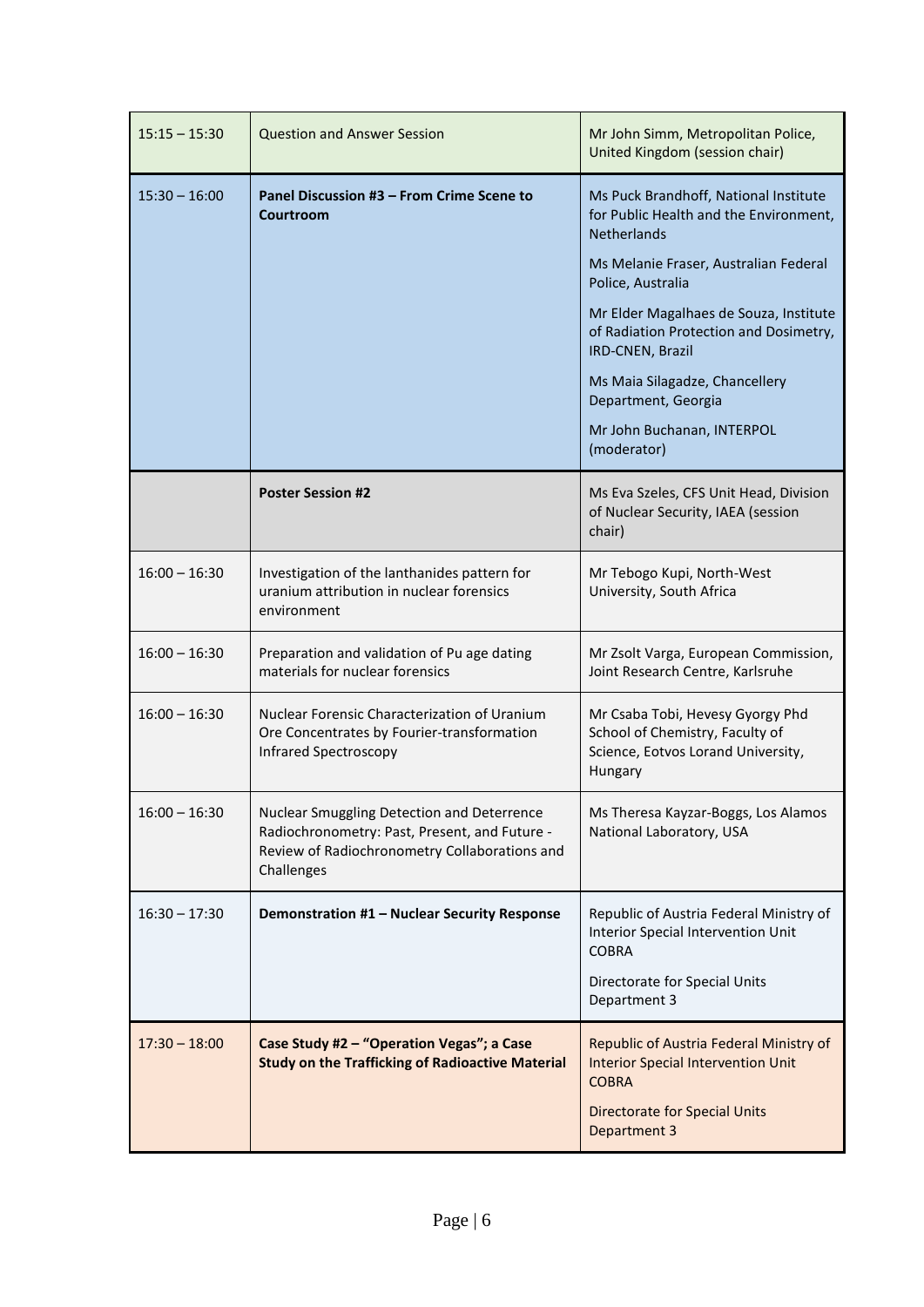# **Wednesday, 13 April 2022**

| <b>Time</b>     | <b>Topic</b>                                                                                                                                  |                                                                                                                                     |
|-----------------|-----------------------------------------------------------------------------------------------------------------------------------------------|-------------------------------------------------------------------------------------------------------------------------------------|
| $11:00 - 12:00$ | Demonstration #2 - Radiological Crime Scene<br><b>Management</b>                                                                              | <b>Hungarian Police</b><br>Hungarian Centre for Energy Research<br>Mr Kevin Kelly, Division of Nuclear<br>Security, IAEA (narrator) |
|                 | <b>PARALLEL ORAL SESSIONS</b><br>Oral Session #4 - International Cooperation and<br><b>Exercises</b><br><b>Location: Board Room A</b>         | Mr Chris Cochrane, Canadian Nuclear<br>Safety Commission, Canada (session<br>chair)                                                 |
| $12:00 - 12:12$ | Celestial Skónis: the 6th Collaborative Materials<br><b>Exercise of the Nuclear Forensics International</b><br><b>Technical Working Group</b> | Mr Jon Schwantes, Pacific Northwest<br>National Laboratory, USA                                                                     |
| $12:12 - 12:24$ | Nuclear forensics in the Republic of Kazakhstan<br>and role of international cooperation in its<br>development                                | Mr Viktor Gluchshenko, Institute of<br>Nuclear Physics, Kazakhstan                                                                  |
| $12:24 - 12:36$ | The Joint Romania - U.S. Nuclear Forensics<br>Examination of Legacy High Enriched Uranium<br>(HEU) Materials                                  | Mr Andrei Apostol, Horia Hulubei<br>National Institute for R&D in Physics<br>and Nuclear Engineering (IFIN-HH),<br>Romania          |
| $12:36 - 12:48$ | Capacity building for nuclear forensics through<br>participation to the Collaborative Material<br>eXercises (CMX) organized by NF-ITWG        | Mr Hubert Schoech and Mr Hubert<br>Schoech, Commissariat à l'énergie<br>atomique et aux énergies, France                            |
| $12:48 - 13:00$ | Experience in the application of forensics<br>examination techniques in the IAEA regional<br>exercises on nuclear forensics                   | Mr Kirill Zhizhin, Laboratory for<br>Microparticle Analysis, Russian<br>Federation                                                  |
| $13:00 - 13:15$ | Spectral Flavor of the Month: Spectroscopic<br>challenges for technical experts                                                               | Ms Mansie Iyer, National Nuclear<br>Security Administration, USA                                                                    |
| $13:15 - 13:30$ | <b>Question and Answer Session</b>                                                                                                            | Mr Chris Cochrane, Canadian Nuclear<br>Safety Commission, Canada (session<br>chair)                                                 |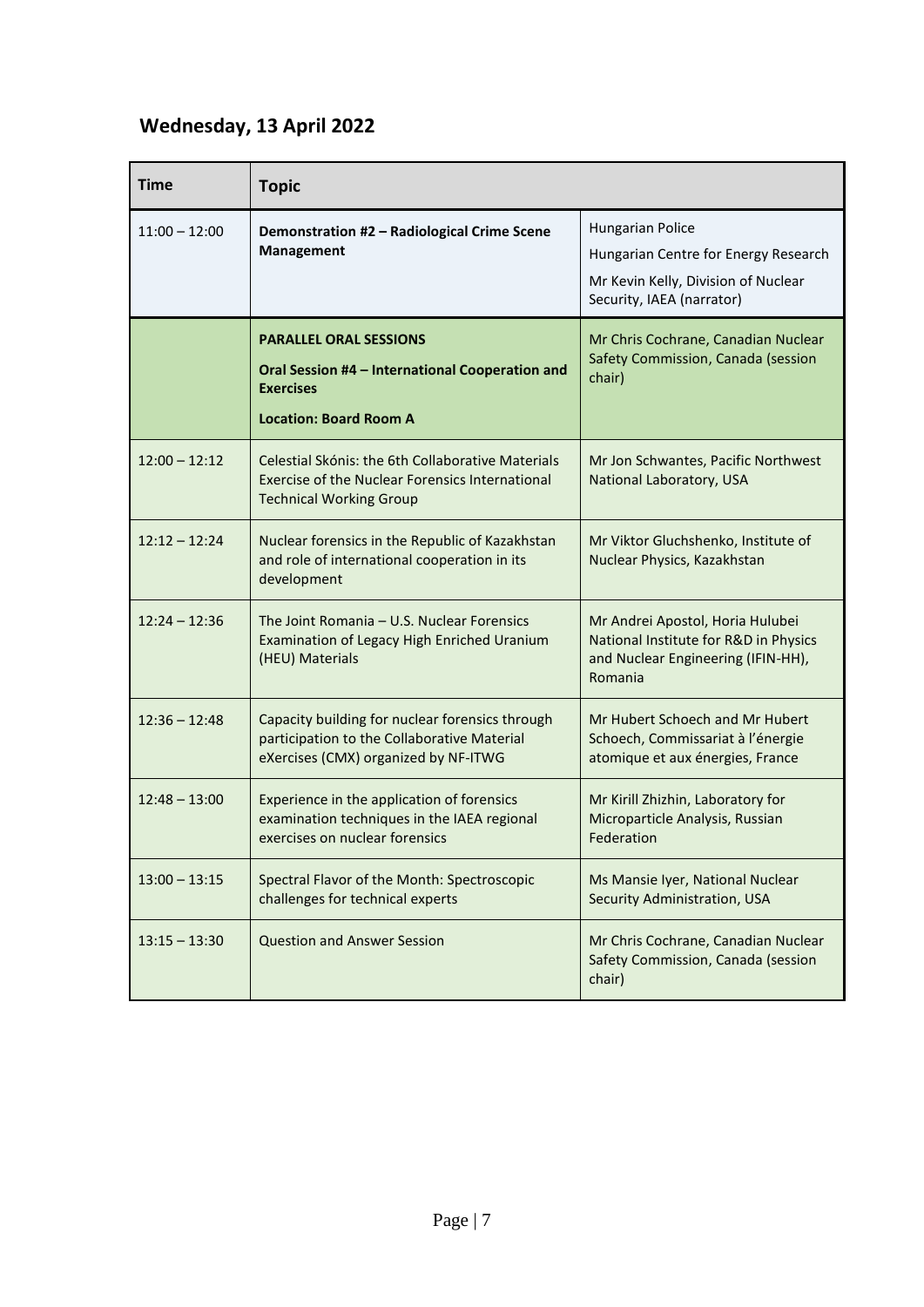|                 | <b>PARALLEL ORAL SESSIONS</b><br>Oral Session #5 - Analytical Methods for<br><b>Analysing Radiological and Nuclear Evidence</b><br><b>Location: Press Room</b> | Ms Harinate Mungpayaban, Office of<br>Atoms for Peace, Thailand (session<br>chair)                                                       |
|-----------------|----------------------------------------------------------------------------------------------------------------------------------------------------------------|------------------------------------------------------------------------------------------------------------------------------------------|
| $12:00 - 12:12$ | 30 years Nuclear Forensic Analysis at the JRC<br>Karlsruhe - Support provided to EU Member<br><b>States and Other Partner Countries</b>                        | Ms Maria Wallenius, European<br>Commission, Joint Research Centre,<br>Karlsruhe                                                          |
| $12:12 - 12:24$ | A novel methodology for Nuclear Forensic<br><b>Examination: Positron Annihilation Spectroscopy</b>                                                             | Mr Csaba Tobi, Hevesy Gyorgy Phd<br>School of Chemistry, Faculty of<br>Science, Eotvos Lorand University,<br>Hungary                     |
| $12:24 - 12:36$ | Analysis of UOC for nuclear forensics<br>fingerprinting using Scanning Electron<br>Microscope                                                                  | Mr Manny Mathuthu, North-West<br>University, South Africa                                                                                |
| $12:36 - 12:48$ | Origin assessment of sealed neutron sources with<br>X-ray radiography, a new method for nuclear<br>forensic investigations                                     | Mr Peter Völgyesi, Centre for Energy<br>Research, Hungary                                                                                |
| $12:48 - 13:00$ | Non-destructive assay of industrial gamma<br>radiography devices: Case Study                                                                                   | Mr Alexandru-Florin Berevoianu, Horia<br>Hulubei National Institute for R&D in<br>Physics and Nuclear Engineering (IFIN-<br>HH), Romania |
| $13:00 - 13:15$ | The IAEA Incident and Trafficking Database                                                                                                                     | Mr Jose Garcia Sainz, Division of<br><b>Nuclear Security, IAEA</b>                                                                       |
| $13:15 - 13:30$ | <b>Question and Answer Session</b>                                                                                                                             | Ms Harinate Mungpayaban, Office of<br>Atoms for Peace, Thailand (session<br>chair)                                                       |
| $13:30 - 14:00$ | <b>Break</b>                                                                                                                                                   |                                                                                                                                          |
| $14:00 - 14:30$ | Panel Discussion #4 – Success Stories in Nuclear<br><b>Forensics Capacity Building</b>                                                                         | Ms Liz Dallas, National Nuclear<br>Security Administration, USA                                                                          |
|                 |                                                                                                                                                                | Mr Viktor Gluchshenko, Institute of<br>Nuclear Physics, Kazakhstan                                                                       |
|                 |                                                                                                                                                                | Mr Ivalyo Ivanov, Bulgarian Institute<br>for Nuclear Research and Nuclear<br>Energy (INRNE), Bulgaria                                    |
|                 |                                                                                                                                                                | Mr Manny Mathuthu, North-West<br>University, South Africa                                                                                |
|                 |                                                                                                                                                                | Mr David Smith, Lawrence Livermore<br>National Laboratory, USA (moderator)                                                               |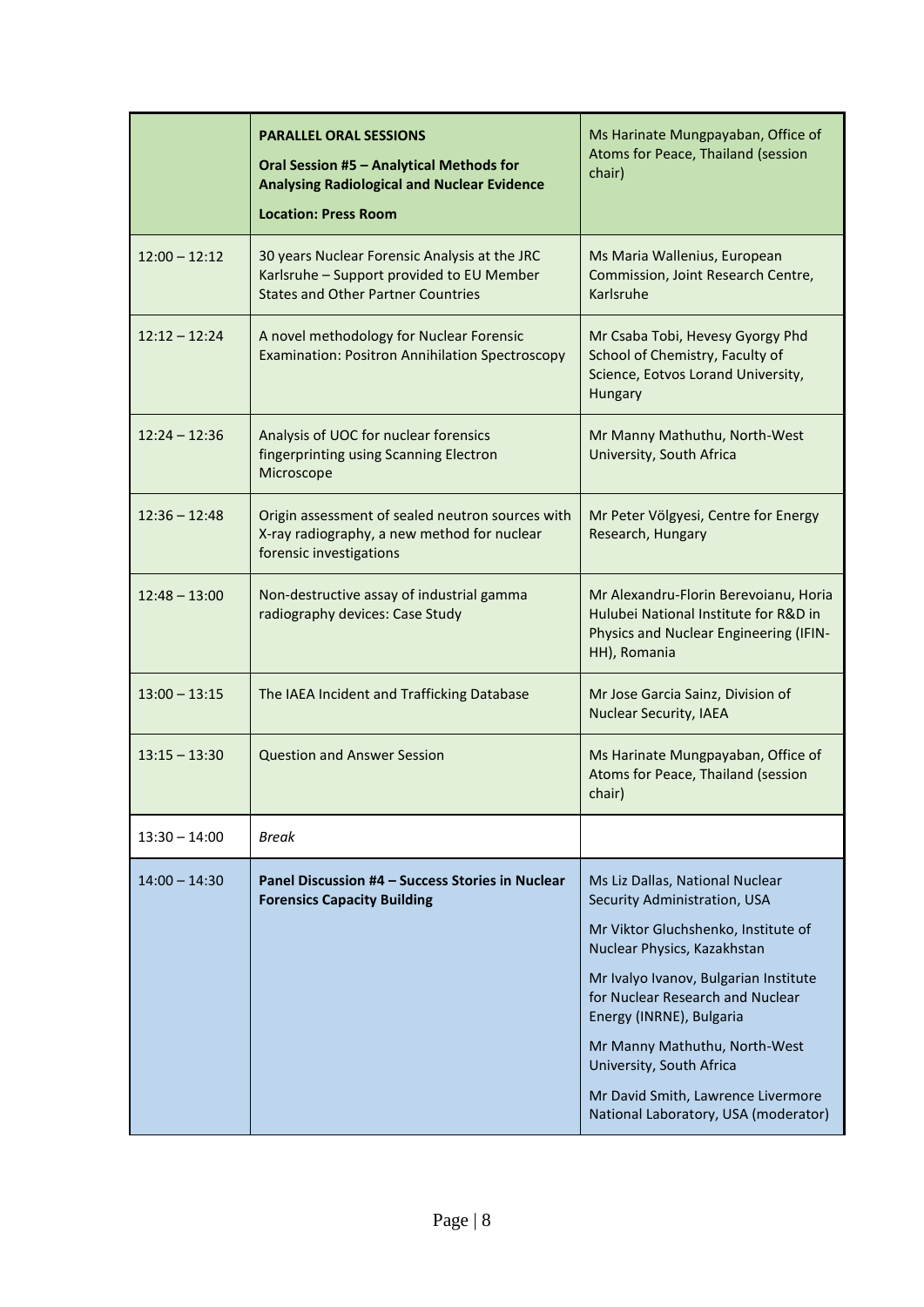|                 | Oral Session #6 - Novel Techniques Applied to<br><b>Nuclear Forensic Examinations</b>                                                                                                  | Ms Maria Wallenius, European<br>Commission, Joint Research Centre,<br>Karlsruhe (session chair)      |
|-----------------|----------------------------------------------------------------------------------------------------------------------------------------------------------------------------------------|------------------------------------------------------------------------------------------------------|
| $14:30 - 14:42$ | Development of a FIB-SEM-ToF-SIMS<br>microanalysis method for potential applications<br>in the investigation of nuclear forensics samples<br>and safeguards                            | Ms Masturina Kracica, Australian<br><b>Nuclear Science and Technology</b><br>Organization, Australia |
| $14:42 - 14:54$ | <b>Nuclear Forensics Capacity Building: New</b><br>Technologies, Research & Development and<br>Signature Research in Nuclear Forensics                                                 | Mr Greg Brennecka, Lawrence<br>Livermore National Laboratory, USA                                    |
| $14:54 - 15:06$ | Application of Artificial Intelligence in Nuclear<br>Forensics: Findings of a Dedicated Workshop                                                                                       | Mr Klaus Mayer, European<br>Commission, Joint Research Centre,<br>Karlsruhe                          |
| $15:06 - 15:18$ | Development of a Method for Image Analysis for<br><b>Nuclear Forensic Examinations</b>                                                                                                 | Ms Ruth Kips, Lawrence Livermore<br>National Laboratory, USA                                         |
| $15:18 - 15:30$ | ONIX: An open-source depletion code with<br>nuclear forensic applications                                                                                                              | Mr Julien de Troullioud de Lanversin,<br>Harvard University, USA                                     |
| $15:30 - 15:45$ | <b>Question and Answer Session</b>                                                                                                                                                     | Ms Maria Wallenius, European<br>Commission, Joint Research Centre,<br>Karlsruhe (session chair)      |
|                 |                                                                                                                                                                                        |                                                                                                      |
| $15:45 - 16:00$ | Break                                                                                                                                                                                  |                                                                                                      |
|                 | <b>Poster Session #3</b>                                                                                                                                                               | Mr Kevin Kelly, Division of Nuclear<br>Security, IAEA (session chair)                                |
| $16:00 - 16:30$ | Optically stimulated luminescence and<br>thermoluminescence dosimetry for nuclear<br>forensics                                                                                         | Mr Andras Kovacs, Centre for Energy<br>Research, Hungary                                             |
| $16:00 - 16:30$ | Forensics Detection of Nuclear Materials by<br>Machine Learning Microphotonic Techniques                                                                                               | Mr Hudson Kalambuka Angeyo,<br>Department of Physics, University of<br>Nairobi, Kenya                |
| $16:00 - 16:30$ | Development of capability on nuclear forensics<br>signature investigation to establich a national<br>nuclear forensics library                                                         | Ms Areerak Rueanngoen, Office of<br>Atoms for Peace, Thailand                                        |
| $16:00 - 16:30$ | Nuclear Forensic Analysis Laboratory Capability in<br>the Integrated Support Center for Nuclear Non-<br>proliferation and Nuclear Security at the Japan<br><b>Atomic Energy Agency</b> | Mr Yoshiki Matsui, Japan Atomic<br>Energy Agency, Japan                                              |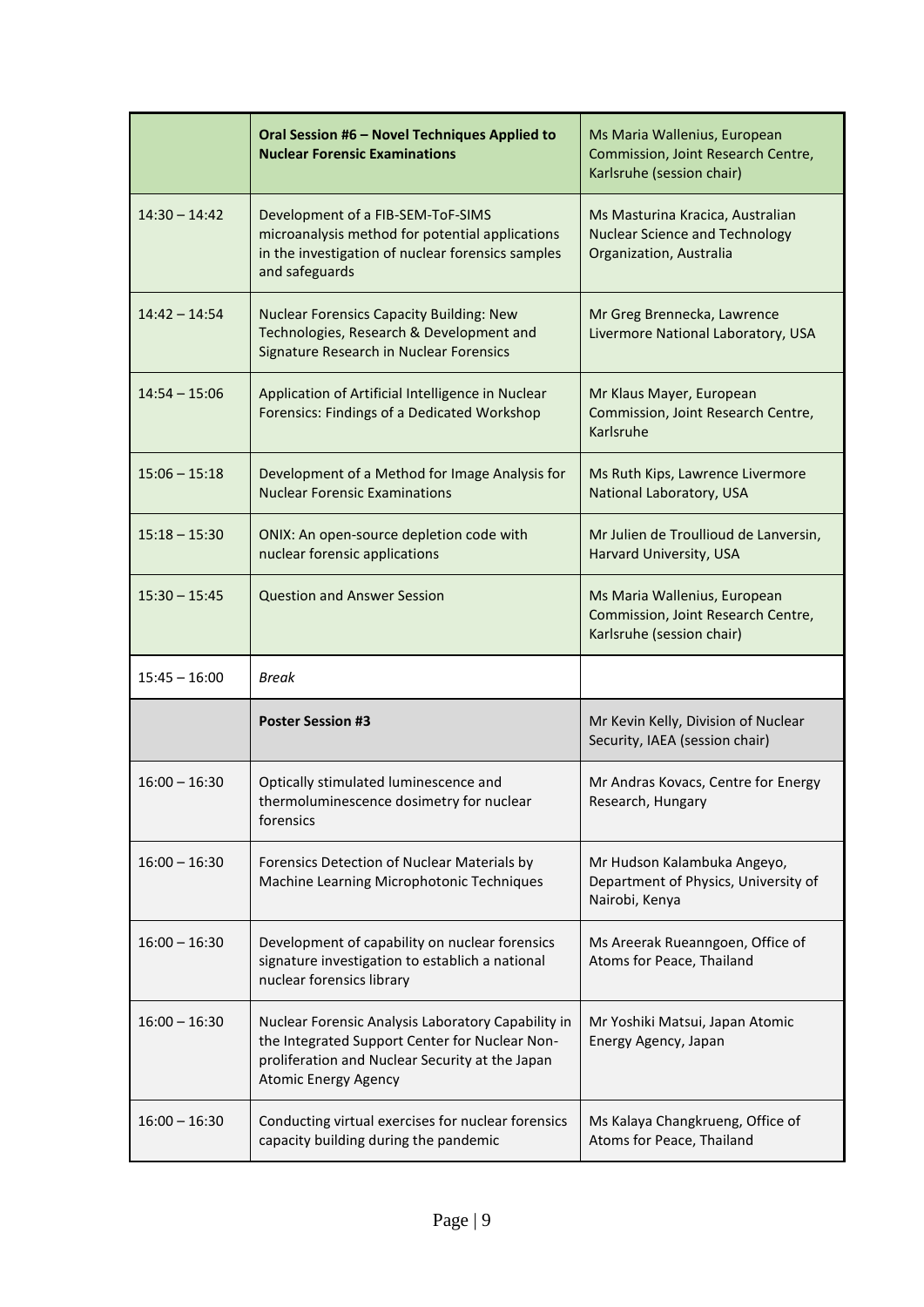| $16:30 - 17:00$ | Panel Discussion #5 - Experiences with the<br><b>GICNT Self-Assessment Tool</b> | Mr Andrei Apostol, Horia Hulubei<br>National Institute of Physics and<br>Nuclear Engineering, Romania<br>Mr Ali El-Jaby, Canadian Nuclear Safety<br>Commission, Canada<br>Ms Harinate Mungpayaban, Office of<br>Atoms for Peace, Thailand<br>Mr Kevin O'Prey (moderator) |
|-----------------|---------------------------------------------------------------------------------|--------------------------------------------------------------------------------------------------------------------------------------------------------------------------------------------------------------------------------------------------------------------------|
| $17:00 - 18:00$ | <b>Nuclear Forensics Drama Theatre (Mock Trial)</b>                             | Mr James Blankenship, FBI Laboratory,<br><b>USA</b><br>Ms Ruth Kips, Lawrence Livermore<br>National Laboratory, USA<br>Mr Simon Minks, Ministry of Justice<br>and Security, Netherlands<br>Mr Kevin O'Prey (moderator)                                                   |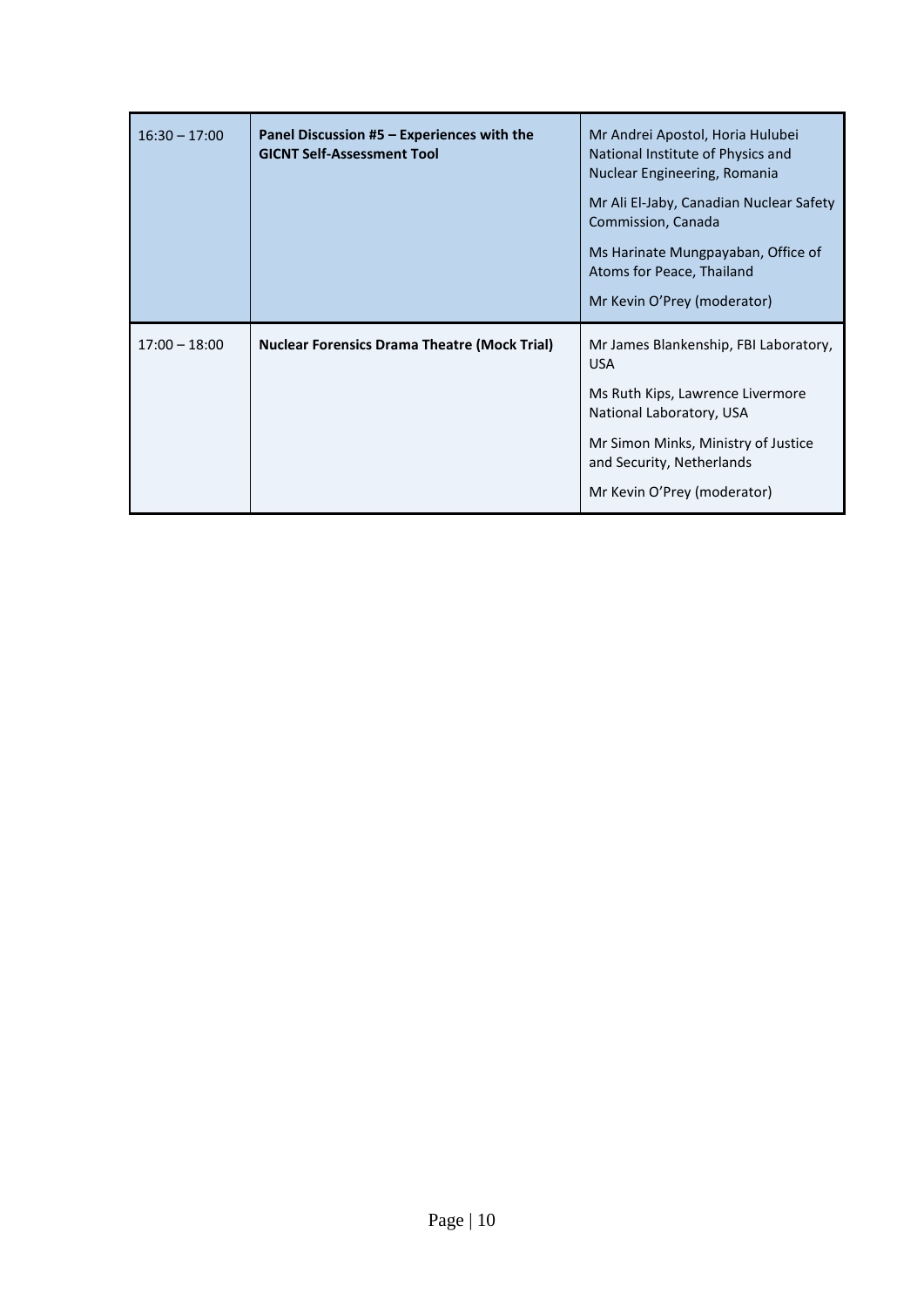# **Thursday, 14 April 2022**

| <b>Time</b>     | <b>Topic</b>                                                                              |                                                                                                                                                                                                                                                                                                                                                                                                                                                                                                                                                                                                                   |
|-----------------|-------------------------------------------------------------------------------------------|-------------------------------------------------------------------------------------------------------------------------------------------------------------------------------------------------------------------------------------------------------------------------------------------------------------------------------------------------------------------------------------------------------------------------------------------------------------------------------------------------------------------------------------------------------------------------------------------------------------------|
| $11:30 - 12:00$ | <b>Keynote Remarks</b>                                                                    | Mr John Buchanan, INTERPOL                                                                                                                                                                                                                                                                                                                                                                                                                                                                                                                                                                                        |
| $12:00 - 12:30$ | Panel Discussion #6 - International Assistance<br>and Partnerships in Nuclear Forensics   | Mr Andrei Apostol, Horia Hulubei<br>National Institute of Physics and<br>Nuclear Engineering, Romania, co-<br>chair of Nuclear Forensics Working<br>Group of the Global Initiative to<br><b>Combat Nuclear Terrorism (GICNT)</b><br>Mr John Buchanan, INTERPOL<br>Mr Michael Curry, Department of<br>State, USA, co-chair of the Nuclear<br><b>Forensics International Technical</b><br><b>Working Group (ITWG)</b><br>Mr Talgat Toleubayev, United Nations<br><b>Interregional Crime and Justice</b><br><b>Research Institute</b><br>Mr Ed van Zalen, Netherlands Forensic<br>Institute, Netherlands (moderator) |
| $12:30 - 13:00$ | Panel Discussion #7 - The Future of Nuclear<br><b>Forensics</b>                           | Ms Tegan Bull, Australian Nuclear<br>Science and Technology Organization,<br>Australia<br>Mr Ike Dimayuga, Canadian Nuclear<br>Laboratories, Canada<br>Ms Naomi Marks, Lawrence Livermore<br>National Laboratory, USA<br>Ms Alina Nitrean, Forensic and Legal<br><b>Expertise Center, General Police</b><br>Inspectorate of the Ministry of Internal<br>Affairs, Moldova<br>Mr Kevin O'Prey (moderator)                                                                                                                                                                                                           |
| $13:00 - 13:30$ | Break                                                                                     |                                                                                                                                                                                                                                                                                                                                                                                                                                                                                                                                                                                                                   |
| $13:30 - 14:00$ | <b>ITWG 25th Anniversary</b>                                                              | Mr Michael Curry, Department of<br>State, USA<br>Mr Klaus Mayer, European<br>Commission, Joint Research Centre,<br>Karlsruhe                                                                                                                                                                                                                                                                                                                                                                                                                                                                                      |
| $14:00 - 15:00$ | Interactive Session – ITWG Mini-Exercise on<br><b>National Nuclear Forensic Libraries</b> | Ms Naomi Marks, Lawrence Livermore<br>National Laboratory, USA (facilitator)                                                                                                                                                                                                                                                                                                                                                                                                                                                                                                                                      |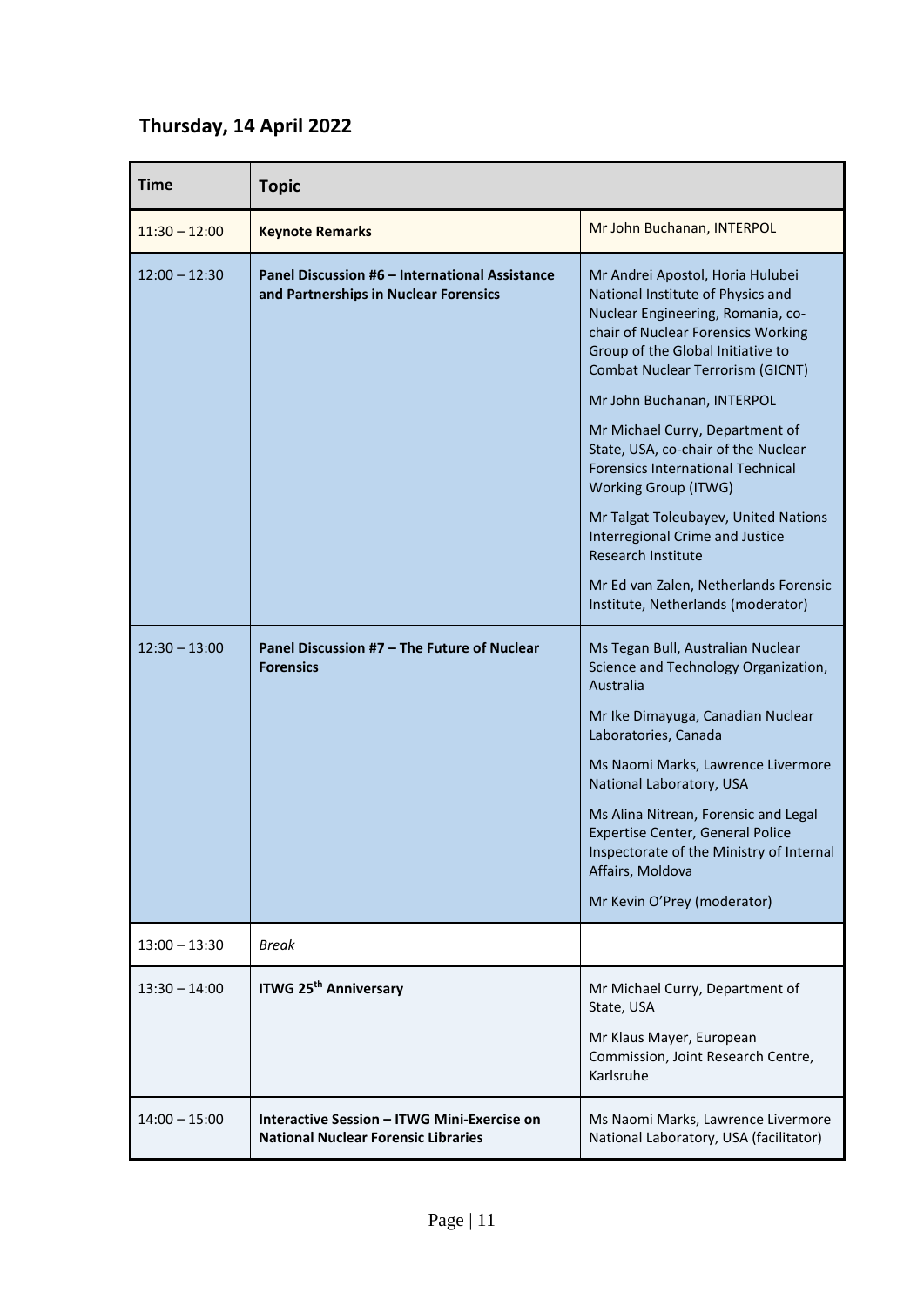|                 | <b>Poster Session #4</b>                                                                                                                               | Ms Anna Selezneva, Division of<br>Nuclear Security, IAEA (session chair)                                                  |
|-----------------|--------------------------------------------------------------------------------------------------------------------------------------------------------|---------------------------------------------------------------------------------------------------------------------------|
| $15:00 - 15:30$ | Implementation of traditional forensics methods<br>and procedures within the nuclear forensics<br>laboratory of Romania                                | Ms Doina Stanciu, Horia Hulubei<br>National Institute for R&D in Physics<br>and Nuclear Engineering (IFIN-HH),<br>Romania |
| $15:00 - 15:30$ | Analysis of biological samples contaminated by<br>NRM for forensics examination                                                                        | Mr Kirill Zhizhin, Laboratory for<br>Microparticle Analysis, Russian<br>Federation                                        |
| $15:00 - 15:30$ | Application of alpha-autoradiography for<br>detection and identification of alpha-emitting<br>contamination in nuclear forensics examination           | Ms Mariia Ryabochenko, Laboratory<br>for Microparticle Analysis, Russian<br>Federation                                    |
|                 | <b>PARALLEL ORAL SESSIONS</b><br>Oral Session #7 - Signature Research on Isotopic<br><b>Signatures and Age-Dating</b><br><b>Location: Board Room A</b> | Mr Csaba Tobi, Centre for Energy<br>Research, Hungary (session chair)                                                     |
| $15:30 - 15:42$ | The emerging importance of stable isotopes<br>composition as a signature for geolocation of<br>uranium ore samples                                     | Mr Eyal Elish, Analytical Chemistry<br>Department, Nuclear Research Center<br>Negev (NRCN), Israel                        |
| $15:42 - 15:54$ | Measurement and validation of the isotopic<br>composition in inhomogeneous samples by LA-<br>MC-ICP-MS                                                 | Mr Zsolt Varga, European Commission,<br>Joint Research Centre, Karlsruhe                                                  |
| $15:54 - 16:06$ | LG-SIMS oxygen isotope and impurity distribution<br>characterization of U-O-bearing particles as<br>signatures of process history                      | Mr Travis Tenner, Los Alamos National<br>Laboratory, USA                                                                  |
| $16:06 - 16:18$ | The oxygen isotopes composition of uranium<br>oxides in the nuclear fuel cycle as a new<br>signature for process attribution                           | Mr Maor Assulin, Analytical Chemistry<br>Department, Nuclear Research Center<br>Negev (NRCN), Israel                      |
| $16:18 - 16:30$ | A Cooperation to Improve 231Pa/235U Age<br>Dating Measurements of Uranium for Nuclear<br><b>Forensics</b>                                              | Ms Theresa Kayzar-Boggs, Los Alamos<br>National Laboratory, USA                                                           |
| $16:30 - 16:45$ | <b>Question and Answer Session</b>                                                                                                                     | Mr Csaba Tobi, Centre for Energy<br>Research, Hungary (session chair)                                                     |